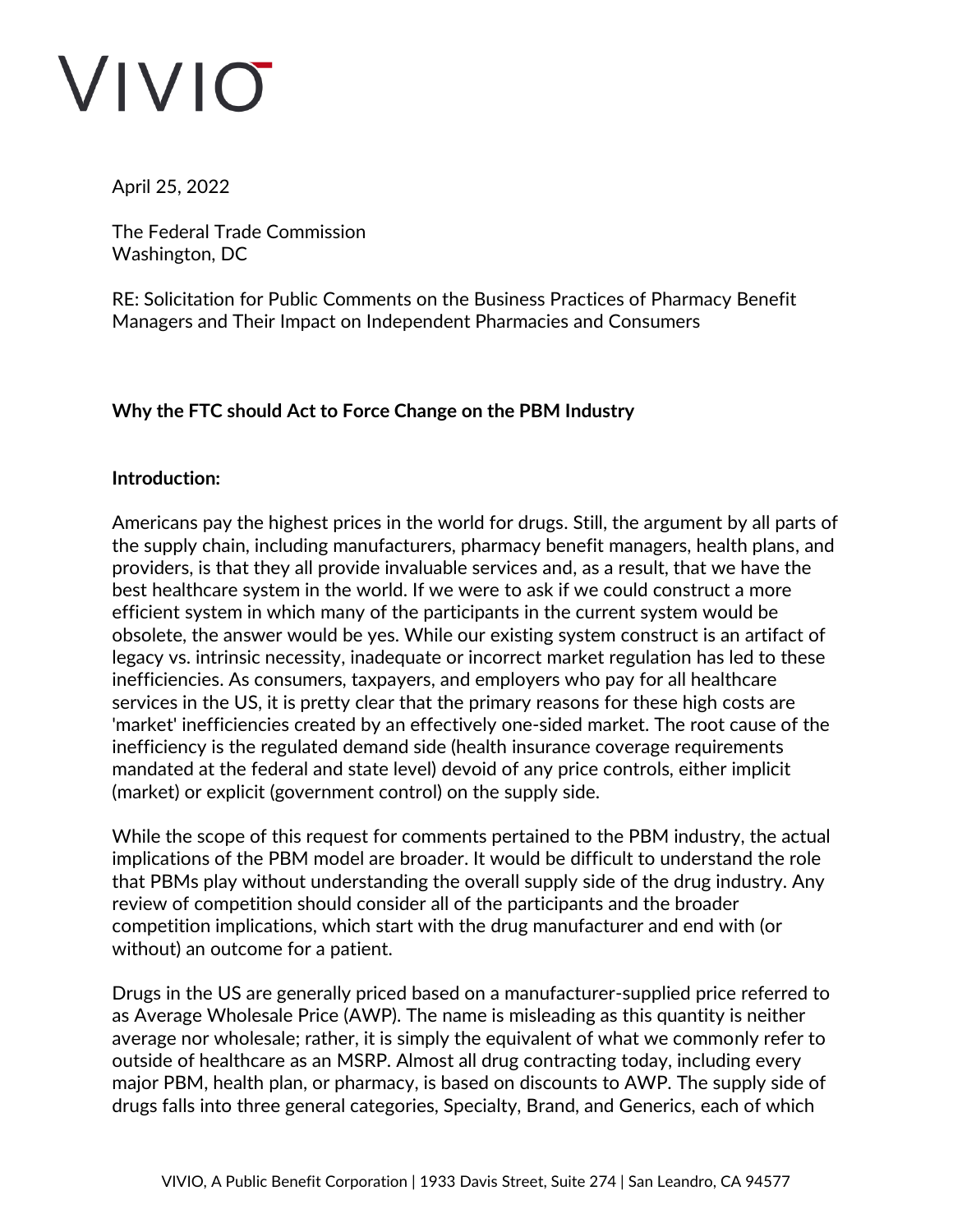has completely different supply-side economics and, therefore, should be considered independently.

Generics represent about 90% of the volume and about 15% of the cost of all drugs sold in the US. These drugs are usually multi-source drugs for which patents have expired. These drugs also have the most extended history and data surrounding their use. They are typically sold at a multiple of the actual acquisition cost. For example, a common drug such as Atorvastatin is generally available at wholesale for less than \$2.00 for a 30 day supply and often sold for > \$10.00. What is important to note for the generic is that its high AWP is based on the brand drug, even though its supply side is entirely different than the brand originator drug, which in the case of Atorvastatin is Lipitor. It is typical for generics to have discounts greater than 90% from AWP. Americans would likely benefit the greatest if we were to give away this 90% of truly commodity drugs. If so, we estimate that it would cost us approximately 5% of the current annual drug spend as we could obsolete much of the existing supply chain as it would be unnecessary. To put this into perspective, consider there are more pharmacies in the US than Starbucks and McDonald's combined. Clearly, this is an inefficient system that is driven by supply driving demand rather than the opposite.

Brand drugs represent about 8% of the volume and about 35% of the cost of all drugs sold in the US. These drugs either have no generic competitors or may have a generic equivalent such as Lipitor. They are typically sold at a discounted AWP, generally less than 30%. If there are therapeutic equivalents to the brand drug, then it is likely that there may be a manufacturer rebate associated with the drug. A manufacturer rebate is a post-sale discount that the manufacturer pays to the PBM, who then pays some portion of that back to their customer, who originally paid for the drug. A rebate is analogous to 'paying for shelf positioning' in the retail space. This would be the equivalent of not only having a preferred shelf position in retail but also being able to dictate that a competitor's product not be allowed to be sold at all. Likewise, the critical difference is that these rebate agreements require using the preferred drug while preventing the offering of a competitive product.

From a population health perspective, most public health-related therapies (diabetes, heart disease, simple infections) fall into the categories of generics and brands.

Specialty drugs represent ~2% of the volume and ~50% of the cost (and rising) of all drugs sold in the US. What makes specialty drugs 'special?' Nothing; they are simply brand drugs that target tiny populations with conditions such as inflammatory diseases, MS, cancer, etc. If you were to review the 10-Ks of the top drug manufacturers and PBMs, most of their profits have shifted from generics and brands to specialty drugs over the last five years. As a result, both pharma and PBMs are trying very hard to control every aspect of the specialty markets and thereby limit any real competition.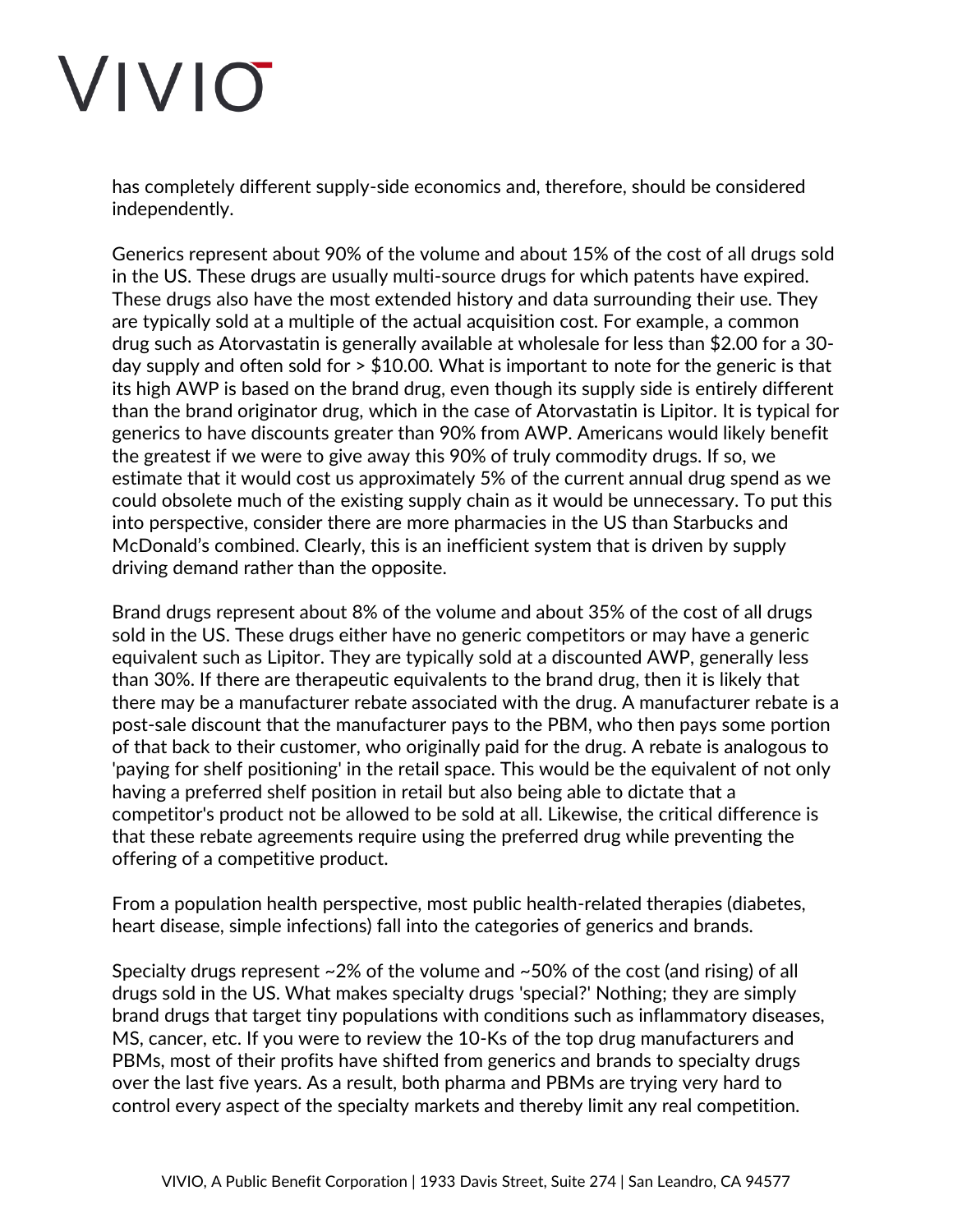The upshot of the previous discussion is that these categories have different markets and, therefore, competitive dynamics and require independent analysis. Unfortunately, it is challenging to do that since the Big 3 PBMs control almost 100% of these markets. While the understanding is that they control 80% of the market through rebate contracts, it isn't apparent that they effectively control 100% of the market as almost every other PBM uses a rebate contract that is a derivative of one of the Big 3.

#### **Impediments to Competition:**

- The Big 3 PBMs control virtually 100% of the market. Rebates control what drug and where it gets dispensed. As a result of the 3 PBMs controlling nearly all brand drug rebates, they control and, in this case, restrict competition in two major ways. The first is that they prevent new entrants from being on the formulary as the incumbent brands generate higher fees due to larger market share. The second and more insidious issue is that clinical steerage rules both require certain drugs to be dispensed in specific orders and prohibit the FUTURE selection of a competitor's products. For example, suppose 100 patients are currently on a product A and competitor product B is excluded. In that case, one can lose rebates on the 100 EXISTING patients on Product A simply by dispensing product B. This would not even pass the competition test for 'cereal,' but we consider it acceptable in healthcare.
- The Big 3 PBMs are owned by health plans which now steer their members to their own PBM. Vertical integration removes more competition by blurring the line between what is supposed to be the financial intermediary that represents the buyers and the suppliers of healthcare products and services. What used to be a conflict of interest in the pharmacy space has now become a conflict that encompasses all healthcare services with vertical integration strategies of health plans through their purchases of healthcare services such as pharmacies, infusions centers, and primary care.
- PBMs prevent new competitors through 'dumping' by lowering prices below the market to lock out competition. With their enormous scale, they 'buy' the business by lowering their prices to effectively prevent any new entrants into the market when new competitors are present. Effectively this preserves their dominance and prevents even large companies that are billion-dollar companies from competing against them.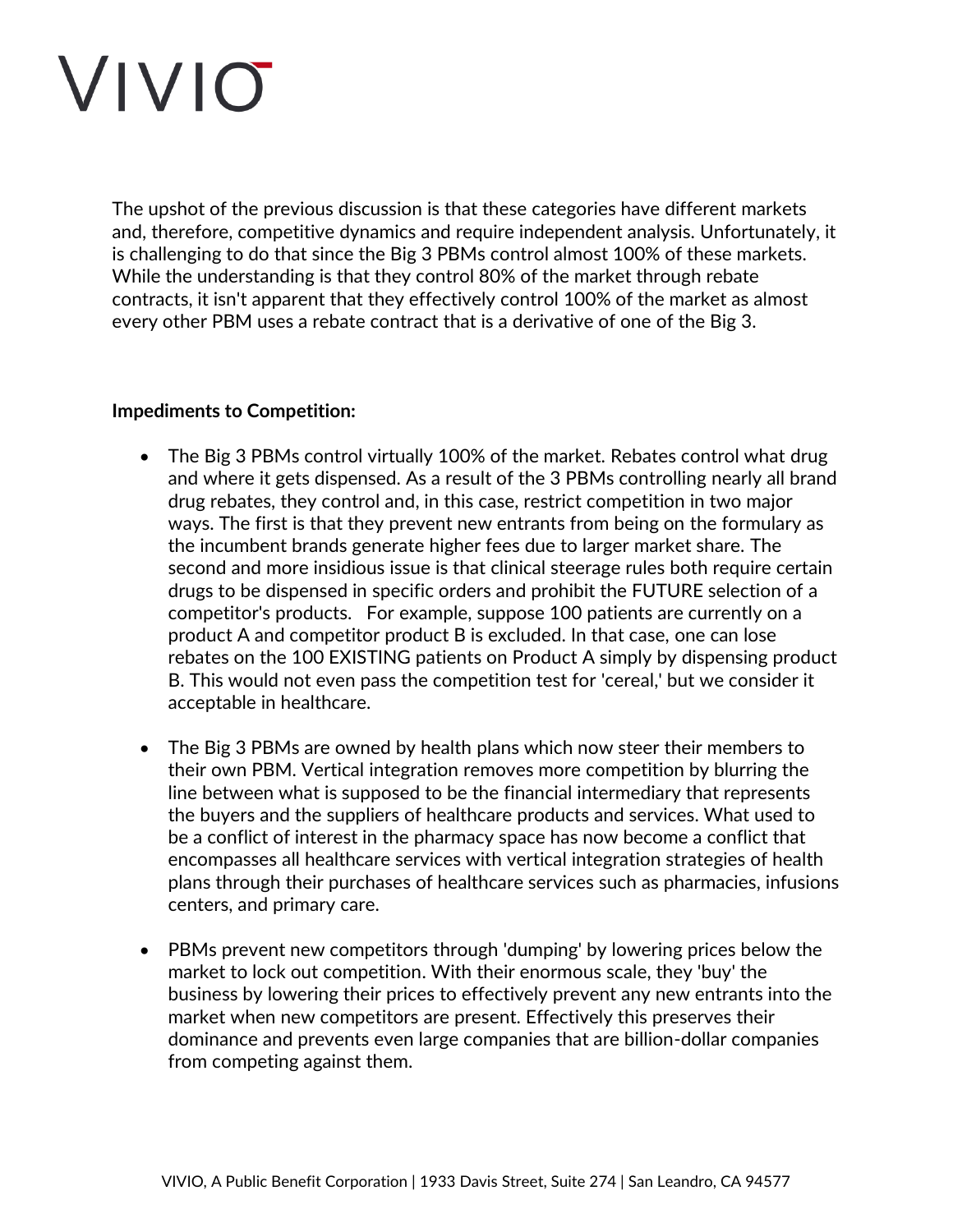- Pharmacies cannot be in business today without being 'in-network' of a PBM as they control reimbursement. They are also told how they will price to be part of the network. They are restricted by channel, so they cannot sell through the mailorder channel to prevent competition with the PBM's own mail-order channel.
- The big health and benefits consultants in the market all have coalitions in which the PBMs compensate them to recommend and steer employers to their own coalitions. PBMs further restrict competition by paying kickbacks to the large consulting firms that operate their own 'coalition' contracts. While there is the perception of independence, in reality, their advice is largely a funnel to their own highly profitable coalitions. Most of the large group purchasing organizations are similarly steered and funded.
- Larger pharma companies control markets by paying for positioning through formularies preventing newer competitors (by drug class) from being able to compete. i.e. Mavyret. These formularies also allow bad pharma actors to prevent competition by blocking the sale of competitors such as biosimilars in the US.
- PBMs all claim to be managers but 'self-deal' with supplier networks, most often owned by them. All of the Big 3 PBMs sell the most profitable drugs directly (specialty) and even own the retail networks in some cases.
- PBMs also generally require 'Most Favored Nation' status in their contracts with pharmacies and pharma. This type of clause effectively prevents competition on both the price and reimbursement of drugs.
- PBMs not only have gag clauses to pharmacies that prevent pharmacists from offering lower-cost solutions, but they also try to 'gag' the consumer under a cloak of confidentiality claiming the adjudicated claims data (what a consumer paid for something) is also confidential.
- They have a business model that is focused on higher prices and utilization rather than the best outcome for the patient and payer.
- Today, PBMs provide an unneeded service for almost all drug purchases, similar to what travel agents did decades ago. Today, 90% of drugs are generics, and open market competitors such as Walmart, Costco, Amazon Pharmacy, Mark Cuban Drug Company, Health Warehouse are examples that have prices that approximate cost plus. These generic drugs (90% of transactions) only require a simple transaction processing network for reimbursements.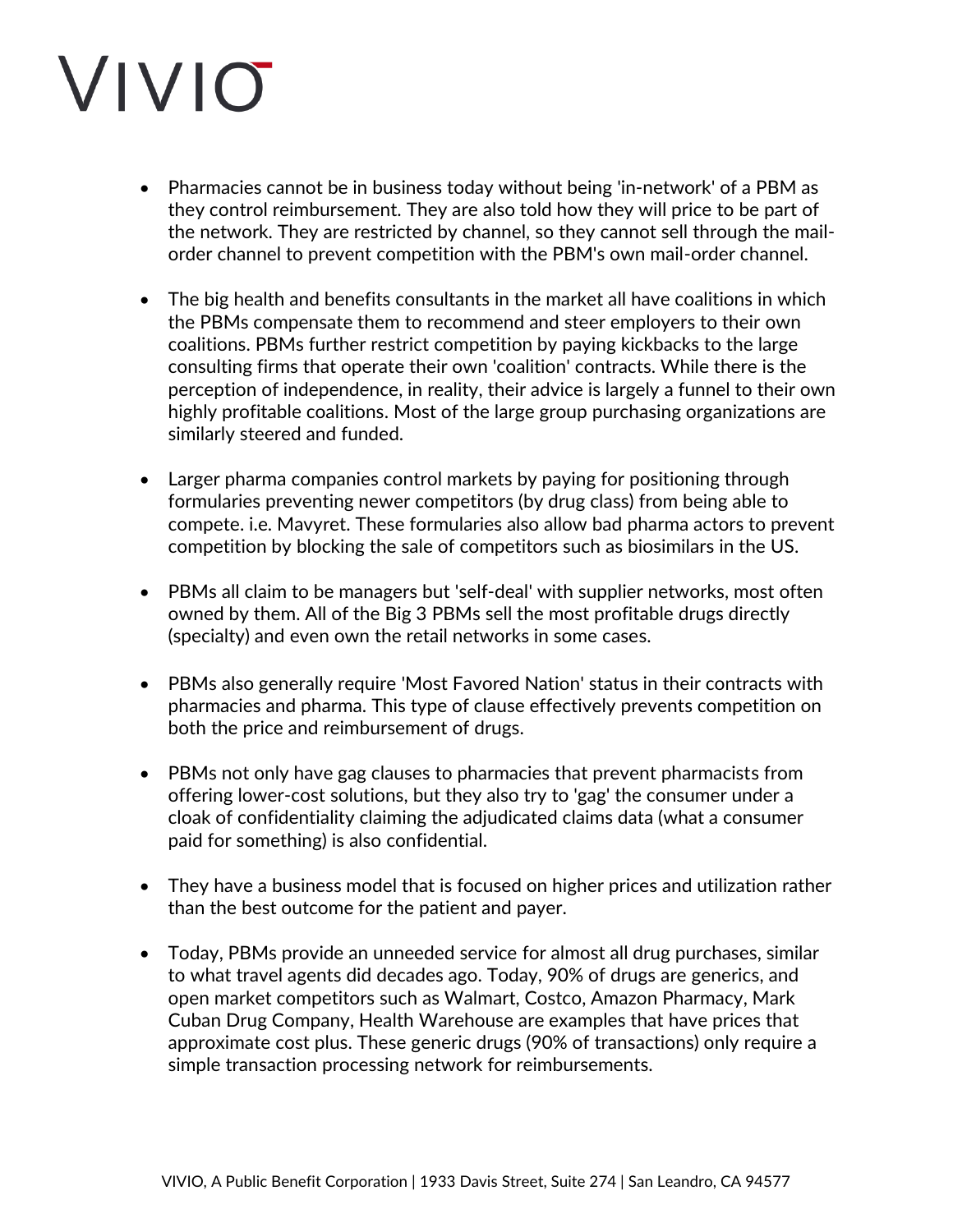- PBMs and pharmacies also own other auxiliary infrastructures such as the largest prescription transfer network, which controls almost every prescription transfer in the US. Most importantly, they control price information shown in EMRs which, even today, doesn't show the net price of drugs, so even prescribers don't know what drugs cost.
- They often charge excessive fees to prevent customers from breaking out services and classes such as specialty. VIVIO, as a specialty therapy management company, has had many experiences where customers of PBMs have either been forced to pay or have been threatened with carve-out penalties that are more than the fees that VIVIO charges for their services.

#### **Recommendations:**

We recommend that the FTC consider the following to increase competition which will result in better and cheaper medications for all Americans:

- If intermediaries such as PBM's and Health plans own suppliers of healthcare services, they should
	- Support an 'any willing service provider' model without penalties, channel restrictions such as mail order, accumulation limitations for high deductible plans, or any other artificial barriers to competition.
	- Allow customers to choose any combination of the services/service providers without penalties, technical barriers, or any other artificial barriers to competition.
- Prevent rebate contracts from stipulations that competitor products be prevented from being sold, and that market share agreements be based only on actual market share.
- Prevent the use of MFN contract clauses that effectively prevent competition.
- Prevent the limitations on access (formulary choices) to drugs based on profitability for the PBM rather than reduction of the net cost of the drug.
- Remove all confidentiality claims on prices paid by consumers, or on their behalf, for drugs.